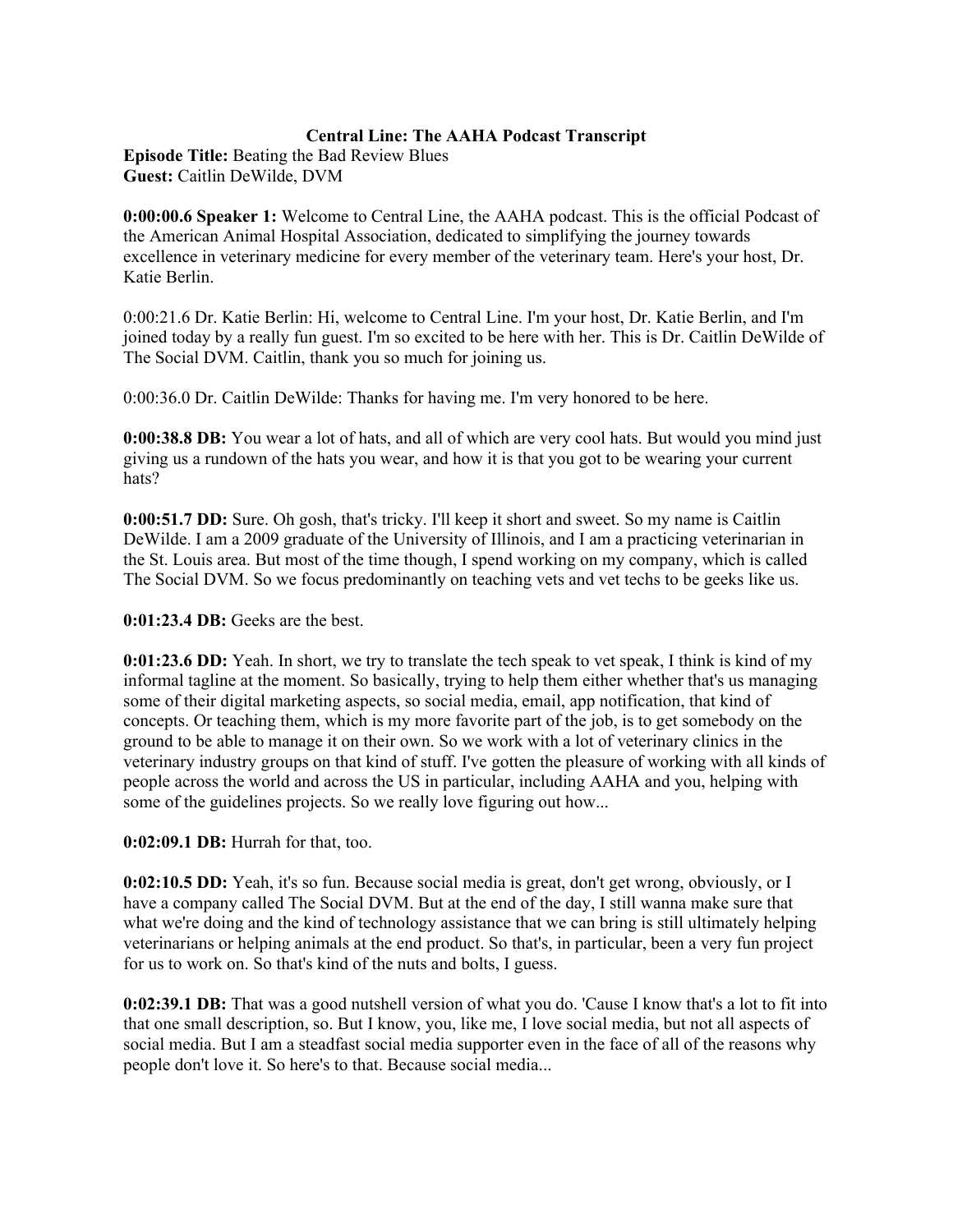**0:03:00.8 DD:** It's a careful balance.

**0:03:03.1 DB:** Exactly. It's not going anywhere, so we might as well figure out how we're gonna have a relationship with it. And a lot of that is what we're gonna be talking about today, 'cause social media is a mixed bag these days.

**0:03:17.5 DD:** For sure.

**0:03:18.2 DB:** But before we go on, I wanted to ask you, you do get to see a lot of different people and see a lot of different perspectives in your job. What is the thing that you are currently enjoying the most about it?

**0:03:30.5 DD:** Oh man, that's a tough question. I think the thing I'm enjoying the most is seeing how people are starting to want to evolve and improve what they're doing. I think everyone in the past year has come... Not only come out of the year, the first year of COVID of being like, "Oh my God, what the hell do we do?" And then now it's the, "Okay, this is not... This is different." How do we do a better job? 'Cause we can't do it the way that it's gonna be. They know that what's always worked or what's worked for a long time before COVID, they know it's not gonna work moving forward. And they know also that they can't do it all. So I think that evolution of, "What can we do that still is helpful," is been really awesome to see, because it's happening in industry, it's happening with big clinics and little clinics, it's happening with corporate and independent, it's large and small animal clinic. It's awesome that people are like, "Hey, this isn't working," or for whatever reason. It might not be working on their end like they don't have the time or resources or desire to do some of these things, but they know they need done. But they also wanna balance that with what, at the end of the day, is the best for our clients and pets or patients? So I really like seeing that out-of-the-box thinking, I feel like is really hitting our industry hard right now.

**0:05:04.7 DB:** For sure, and this is an industry that, historically, I think we've sort of told ourselves that we're resistant to change and that we're resistant to embracing new technology and stuff like that. And we've proven that we can change plenty when we need to. And I think that's made us a little braver about doing new stuff. So it's very exciting. I totally agree. So one thing that I definitely wanted to talk with you about is those bad review blues, because...

**0:05:37.3 DD:** Yeah. Womp womp.

**0:05:40.7 DB:** Yeah. And bad reviews on social media, they kill our relationship with social media as businesses and as professionals. And I really think that's sad, because there's so much good to be gained from social media. So bad reviews, I think, are worth some focus. So I wanted to...

**0:05:56.8 DD:** Your dog agrees.

**0:05:58.7 DB:** Oh my gosh. I'm just gonna take a break for a second. He's gotta come up on my lap or he's gonna keep doing this.

**0:06:06.1 DD:** Oh, he's so cute, though.

**0:06:08.3 DB:** Okay. So now he's gonna be on my lap and he's gonna be snoring even though he's wide awake. I'm gonna introduce him just because he is gonna be making noise.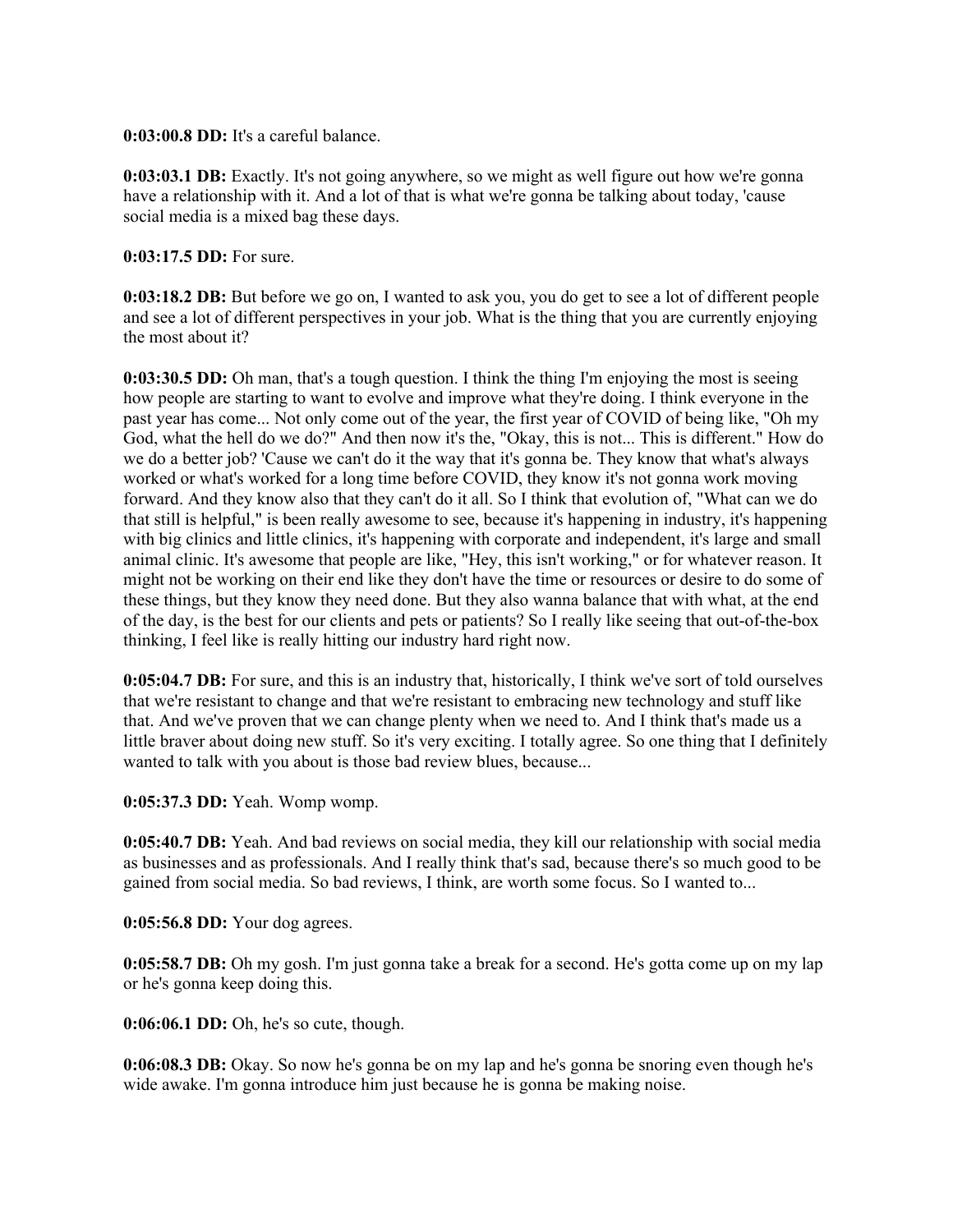**0:06:19.7 DD:** I think that's good.

**0:06:20.0 DB:** So with the help of my little sidekick up here, my dog Franklin just wanted to get on my lap and he makes a noise when he's wide awake that sounds like a gnome snoring. So you're gonna hear that in the background, everyone who's listening, and I don't want you to be alarmed. It's not my stomach or a gnome.

**0:06:38.7 DD:** Look how cute he is.

**0:06:39.1 DB:** It's a Chihuahua.

**0:06:40.7 DD:** This is a veterinary podcast, I feel like there should be a guest and an animal on every episode.

**0:06:47.5 DB:** I tend to agree. And I'm waiting for one of your animals to make an appearance too, but.

**0:06:51.6 DD:** Yeah, my cat will be here any minute, don't worry.

**0:06:54.3 DB:** Okay. So bad reviews, we've all had them. And I was just wondering if you had a particular bad review story that you could share, either from your own experience or from a client's experience, just because we all like to hear that we're not alone.

**0:07:11.7 DD:** Oh yeah, I've had so many bad reviews. Truthfully, I've seen some really, really terrible ones on behalf of the work that we've done with other clients, when we have to get involved. And I've seen the full gamut from just one singular bad review, to I've seen a clinic get 60 bad reviews in an hour. I've seen people's lives been threatened in review. I've seen people's addresses be published in a review as a retaliatory, trying to drive terrible actions. So I don't say that to scare people. I say that from the perspective of, if you're thinking it's not really that big of a deal, I just want people to understand that it can be. But those instances are so minimal when you look at the overall perspective, when you look at the totality of veterinary reviews.

**0:08:08.3 DD:** Myself, I have gotten a bad review, too. And I tell every vet student that I talk to, "Expect two bad reviews at least in your lifetime." And they're going to both be extremely frustrating. Because the first kind is gonna be from someone that's never set foot in your practice, and you have no idea why they're even leaving you this review, and they're either confused on what practice they're leaving the review for, or they're in the Netherlands and they're a crazy person, or they're just totally random. So everybody's gonna get a completely unwarranted one. Everyone is also, at some point in their life, going to get a review that is a bad review and it's true. And those sting, 'cause we're all gonna make mistakes. But we're also gonna get bad reviews that are just not that big of a deal. So I think the one that I'll give... I'll give you two that I had recently.

**0:09:00.5 DD:** So one's been a little bit longer ago, and I got a bad review because I recommended neutering this dog, because it presented for increased urination, increased aggression, and increased inappropriate behavior. I don't know what kind of words I can say on this podcast, so I think you can get the idea. This dog needed to be neutered. He was not a purebred dog. He was not a breeding animal. They had no intentions of breeding him. This dog needed to be neutered. And they were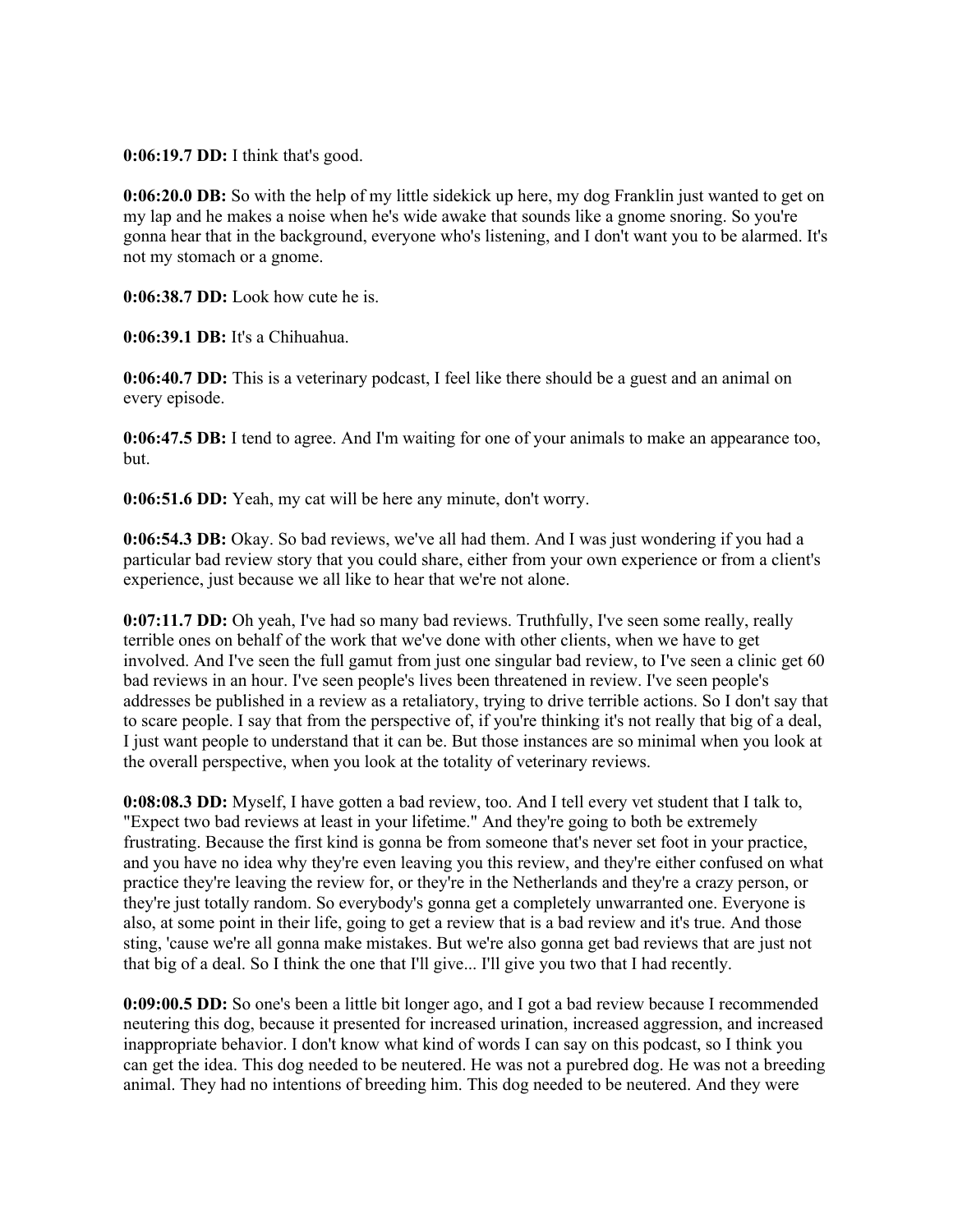completely against this. So they left me a terrible review. And I was like, "Well, this is a bad review, but honestly, it holds no weight in the eyes of clients that I want." If you're given a totally valid medical option and you don't wanna take it, and you also can't spell neutering correctly, you are not my people. And I'm okay with that. So that's a fairly recent one.

**0:09:54.8 DD:** Another one I got, actually just a couple of weeks ago, and it totally bummed me out. And I deal with online reviews every day. But I had this client, it was a new client. The dog was not nice, was difficult to deal with, but I spent so much time with this owner. And I went through everything. I did everything I could possibly do. I gave them exactly what I thought that they were looking for. I made personal connections to this person. I complemented them on something that they were working on in their line of work that I knew about from just being in the same area. And I thought it went really, really awesome. You know, you come out of those rooms sometimes, and you're like, "I did a really good job today. Not only did I held that animal, I was on. I gave them extra, extra awesome service. I gave them more information than I typically would've had time for. I spent more time with them." And then later that day, I got a three-star review with no words. And I was like, "What does that mean?"

**0:11:07.1 DB:** It's almost more frustrating, 'cause you're like, "What could I have done better?"

**0:11:11.2 DD:** What in the world? There's no way. So I think that I bring that up, because sometimes you do it all right, or at least when you think you do it to the best of your ability and it's still not good enough, it's just your best is not good enough for everybody. And for whatever reason, maybe that guy was like, "Hey, I had 20 minutes. I needed to get in and out." I don't know. You didn't say that, but.

**0:11:32.6 DB:** Just tell me what to do.

**0:11:34.1 DD:** Right? And I'm trying to not get eaten by your dog, so it's gonna take a while. We're gonna do fear-free here, and a whole gallon of peanut butter to keep him occupied so I can vaccinate your dog without anyone getting injured. I thought I did a great job, but it turns out I didn't. So those are just super stressful, and I want people to know that that happens a lot. Okay? It does. But you gotta figure out ways to get over that. I know we're gonna probably delve into that. But those are my two recent "Come on!" reviews.

**0:12:10.6 DB:** I feel that so hard. We've all had the ones where you're just like... Okay, how about all the ones that really did go great, and the clients are so happy and they just go home. People don't really think about it, 'cause you did your job and they had their appointment and everything went fine, and they're not leaving a review because that's how they thought it was supposed to go. And then you pour your... It's always the ones you seem to pour your heart and soul into, and then they just get... They blindside you in the end.

**0:12:40.0 DD:** Well, and I think as vets, we hold on to that so much, too. I could just describe both of those reviews in graphic detail. I can't really do that. And I've gotten good reviews, obviously. Well, I mean not obviously. I shouldn't say like obviously. I have over 13 years of practice, I've gotten a decent review on occasion. And it's harder to be able to verbally spit out all the details of that one, but I can tell you for sure on the bad ones. We internalize those as a whole, I think.

**0:13:17.2 DB:** For sure. It's that negativity bias that... We're looking for danger, and our monkey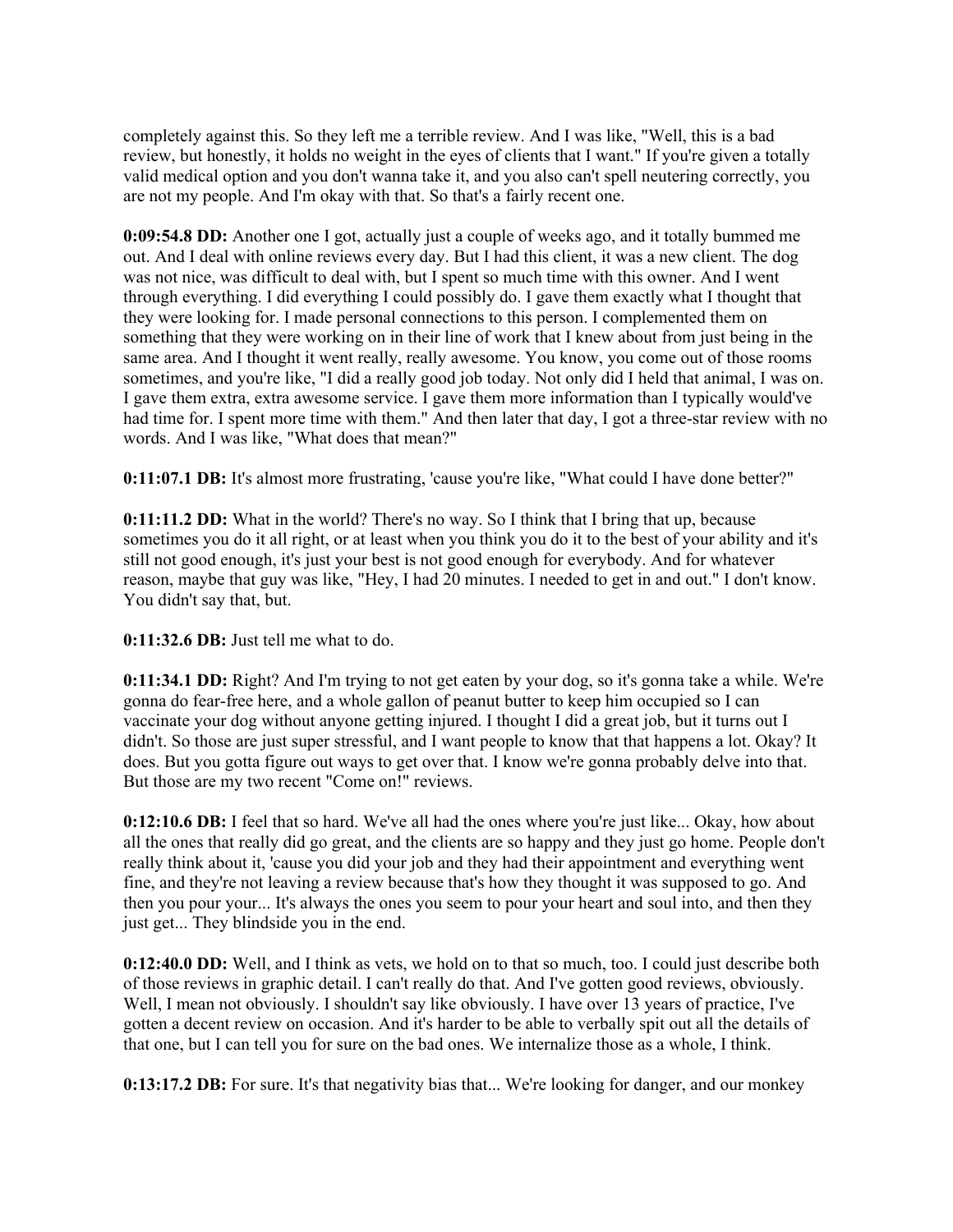brains or whatever are like, "This is something you need to pay attention to 'cause it's threatening," and then you remember every word of those reviews forever. It happens to all of us. And I think one of the biggest questions that I have when it comes to these bad reviews is, we get them, we're probably inevitably gonna see them if they're about us. And maybe we should, because as you say, sometimes it will be true, sometimes reviews highlight things that we could improve on, or at least make us more aware of how we're talking to people. I know, I've definitely learned a lot from some less than stellar reviews. But there's a system probably that should be in place when a review comes in, whereby somebody is notified of it, and then someone gets the opportunity to think about it, and either respond or pass it on to somebody to respond. And that's an area where I think a lot of practices don't spend much time focusing.

**0:14:15.5 DB:** Because I used to handle reviews on social media for a practice I worked at as an associate. And I had to stop. I had to tell them that it just wasn't good for me, because those reviews came in and they were either about me or they were about one of my colleagues, another veterinarian, and I would immediately just get super defensive and up in arms about it. And the notifications would come in and the vein on my head would pop out. So my question to you is, 'cause we all know that vein, so I have bangs. Who should be getting those notifications, and do you feel like those notifications should be allowed to sort of roll in as they happen? Or should we, whoever is getting those, set aside a time to look at the reviews even though if it means we're not responding right away?

**0:15:06.4 DD:** Yeah, that's a great question. I will preface my answer by saying, "There's no one right way for every practice." We all handle things a little bit differently. I will say in general, number one, it is imperative that you have some sort of workflow system in place. And I would write that down, I would encourage everyone to do that. So in general, a review comes in, who responds, basically the who, what, when, where, why and how. I think that, in general, it works best to have multiple people on the team who are able to respond, and there to be some sort of switching off. At my practice, what we did was, you did it for a month on, a month off, a month on, a month off, just so we didn't have to always do it. But then, someone can cover.

## **0:16:00.7 DB:** That's nice.

**0:16:01.6 DD:** If there's only one person, that's never a good idea for really anything in the hospital, because you know that's just begging for them to quit, and then everything to totally fall off by the way side. So there should be more than one person.

**0:16:12.9 DD:** I think another key issue is that, in many practices, it is not the practice owner who responds. But ultimately, the response and how reviews come in and are gained anyway really do reflect the practice's success in many ways and potential problems, and the practice owner needs to know. So there also should be like a triage situation. At what point do these get escalated to higher ups, especially if you have someone not in management handling the reviews? So I would say, number one, have this workflow. Whatever it is, address the who, what, when, where, why and how. As far as the who, I think there should be at least a couple of people that have the ability to respond and receive the notifications. I do think it's best to try to respond to all reviews within at least a week. But if it's a bad review, I can understand why a lot of people wanna see that and respond promptly. We get the notifications all the time, we got a five-star review, and we're like, "Great! Moving on." And you get that one star, and you're like, "Oh my God, drop everything." And you just immediately wanna respond.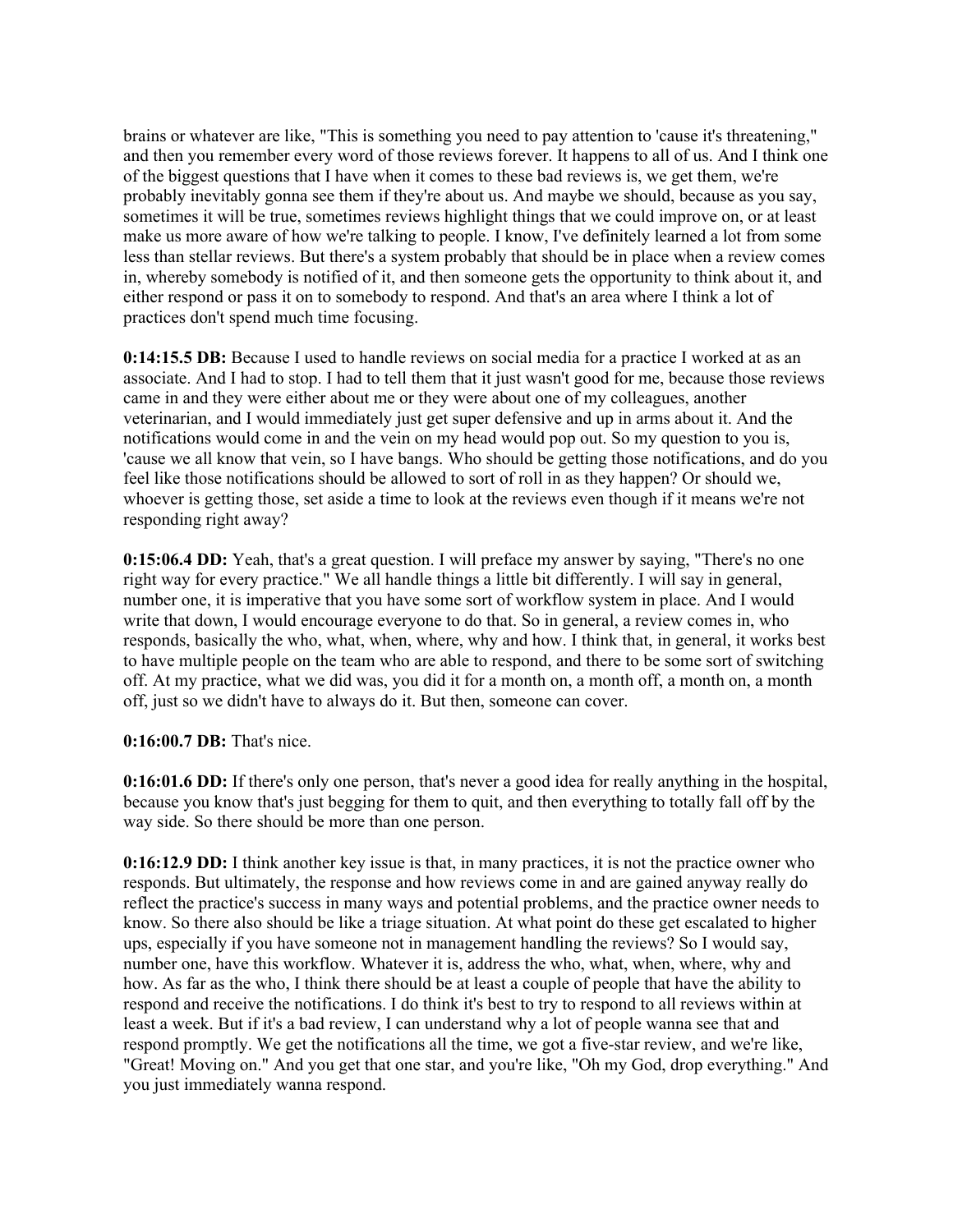**0:17:25.7 DB:** That's exactly right.

**0:17:26.9 DD:** And that's not good for either case. It's not good for the negative ones or the positive ones.

**0:17:31.1 DD:** So in general, I would say, if it's not a, "They have threatened something terrible," it can wait. At minimum, I would never respond to a review that's not threatening violence. I would not respond for 24 hours. You need a cooling period. And same thing for me. We're all naturally defensive, and you get this review and you immediately... I'm not like cat meme that's on the keyboard.

**0:18:02.9 DB:** Furiously typing in righteous indignation.

**0:18:06.0 DD:** Exactly, that one. And I still do that when I respond 24 hours later, but it's a little tempered. And then I don't post that one.

**0:18:14.4 DB:** It's a draft, first draft of.

**0:18:15.3 DD:** Yeah, right. You need a cooling down period, for sure. You need 24 hours to make the other person to cool down. You need 24 hours to be able to make sure that you have all the information. Because if you're the owner or the person in charge of responding to reviews and you get this at home, you don't, first of all, need to be doing work stuff at home. Second of all, you may not know that that client came back in and had another interaction with a team member, or their credit card was declined, or the dog did... Something else happened to the dog after you left. You don't have all the details and you can't know that until you talk to everyone else on the team, if you need to, if that's what the situation calls for.

**0:18:58.0 DD:** I also don't wanna respond and give these people the satisfaction of knowing that they have my attention at 10:30 at night when these might not be a good client anymore. Maybe it's a miscommunication or misinformation. Good clients can leave bad reviews. But we don't need to be giving these people that power. So 24-hour minimum, I would not respond. I also think you should never respond to a review about yourself. I think it's just impossible to do. I think it's just not... And I've done the same. I've said, "Okay, somebody else has to deal with this, because I won't have anything nice to say." And I think it's fair for all of us to give each other that grace and understanding. So if at all possible, have somebody else respond if it's specifically about you. I think that's just better objectivity in general. So I think I've answered your question in a very, very long answer, but...

**0:19:54.8 DB:** No, that was great. Yeah, that was really great advice, because I didn't do any of those things. I was scheduling the reviews as it was 10:30 at night, and I was like furiously typing in righteous indignation. And then usually I didn't type to actually post those responses. I would lie in bed thinking, with the speech bubble above my head, thinking the responses. Not helpful.

**0:20:21.6 DD:** You just just can't. Well, and you just think about like, "Hey, I can't, because I can't look at this and I can't talk to the receptionist, or I can't talk to the technician that was involved. I can't worry about it until the morning." You gotta move on. I know it's easier said than done, for sure, but I would encourage you to try.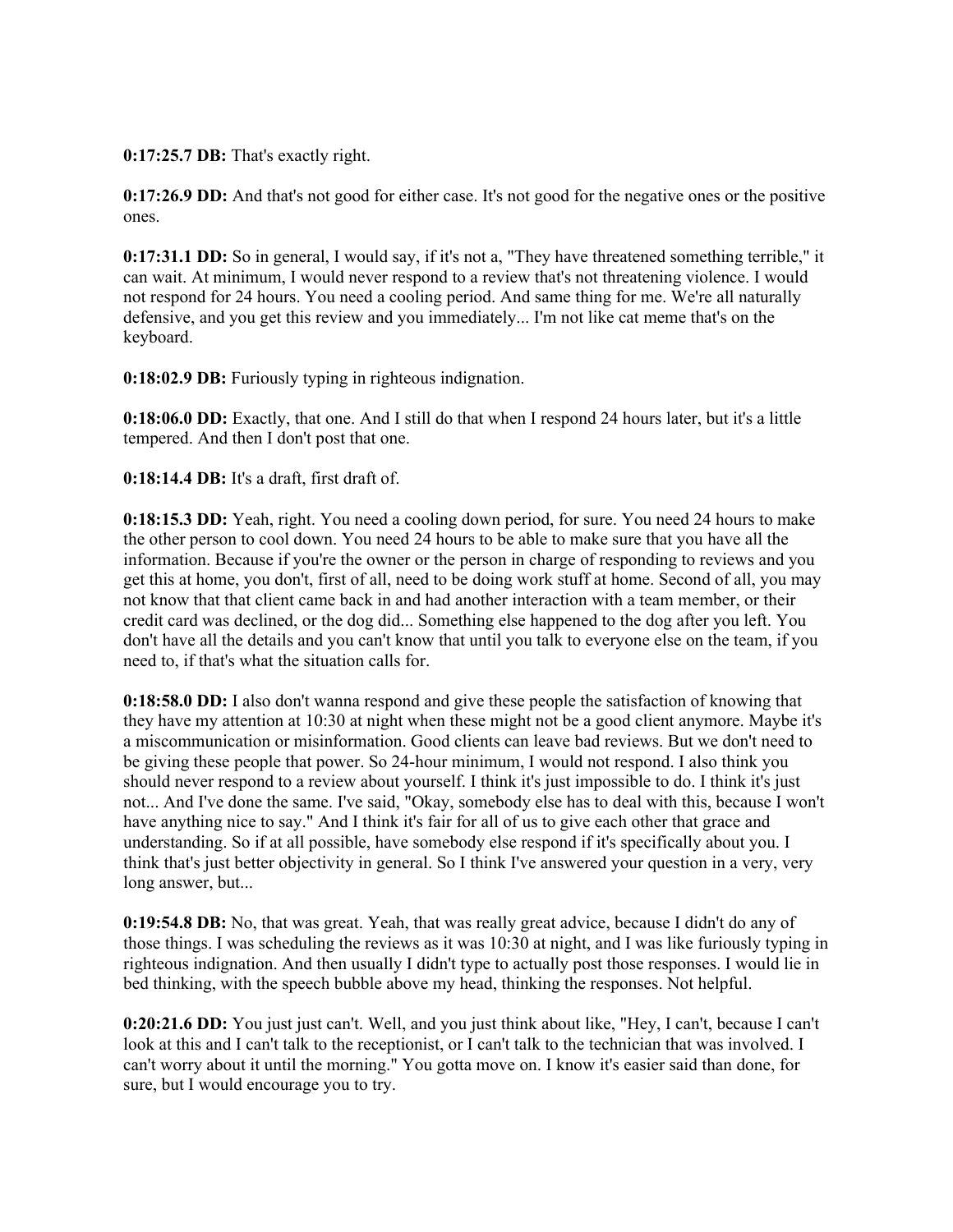**0:20:38.2 DB:** That's really good advice for social media in general, isn't it? To stop, pause a beat maybe a day, and then think about how you really want to respond, if at all. So great advice on those bad reviews. And because that's good advice for social media in general, and probably could defuse a lot of the problems that we have with people screaming at each other in the comments section and saying inappropriate things, that segues us into the next situation that I wanted to talk to you about, which is, the people who have had their perception of social media really colored almost completely now by the ability of people to leave bad reviews, especially the people that haven't even come there, or bad comments on social media posts, keyboard warriors and such, either having to do directly with their business or something else that they care about, and now they just don't want anything to do with social media. I've seen a lot of that attitude. So I was wondering what you thought could be done to try to mend that relationship so that social media wouldn't be such a pain point.

**0:21:52.9 DD:** Yeah, and I'll be the first to tell you that it's completely warranted if you feel that way. I, myself, have gone through those periods. You kind of have a love-hate relationship. But I think it's important... Again, I'll use the kind of buzzword of workflow here, but I think it's important for you to set up workflows to deal with some of the issues that we see on social media. And when I say issues, I mean responding to reviews, having to generate content, having to moderate comments or notifications. There should be a workflow in place for you to deal with that in a healthy manner. And I'll say the other key point I wanna make is that, social media, obviously, online reviews, there's this negative connotation. But if you actually look at the numbers, the bad reviews are a very small proportion. Even on Yelp, I think it's 92% now of reviews are actually four and five stars. So it's not all bad, but we spend so much time and energy worrying about these bad reviews, but we spend no time and energy trying to earn good reviews, or reward the people who are commenting on our behalf.

**0:23:17.0 DD:** Again, we see those comments from Mrs so and so, that's like, "Oh, Dr. Berlin was amazing today." And we're like, "Okay, great. Moving on." And you don't respond to them. So she's not going to do that again probably. She's not gonna continue to go to bat for you if we don't engage these people. So I think keeping that focus in mind is really important to give equal time and energy life force to the good people online as you do to the bad people. Now, I also think there's a ton of, again, workflow things that you could put in place in your practice. I'm only going to look at the business pages on Monday, Wednesday and Friday at 9:00 AM, and I'm giving myself 15 minutes and I'm moving on. And that's it. Or whatever it is that works for your practice. Again, I would love to give you workflows, but it's so different in every practice. I will tell you, for my practice, we have more than one person that is responsible. We have one person who, it's her job every day to check the inbox. That's her only job in terms of... It's not her only job, the clinic. Her only job for Facebook.

**0:24:32.7 DB:** That's a good job.

**0:24:32.7 DD:** Yeah. She needs to check the inbox to make sure nobody sent a message. So she does that a few times throughout the day. It's someone else's job to come up with the content. That's usually me and one of the other veterinarians who happens to be a practice owner. It's everyone's job to see a review that comes in into, and we have funneled it into our Slack channel. If it's there... And we did that for a couple of reasons. We wanted everyone to have visibility to reviews, because a lot of practices, the buck stops at the management level. It's the practice owner or the practice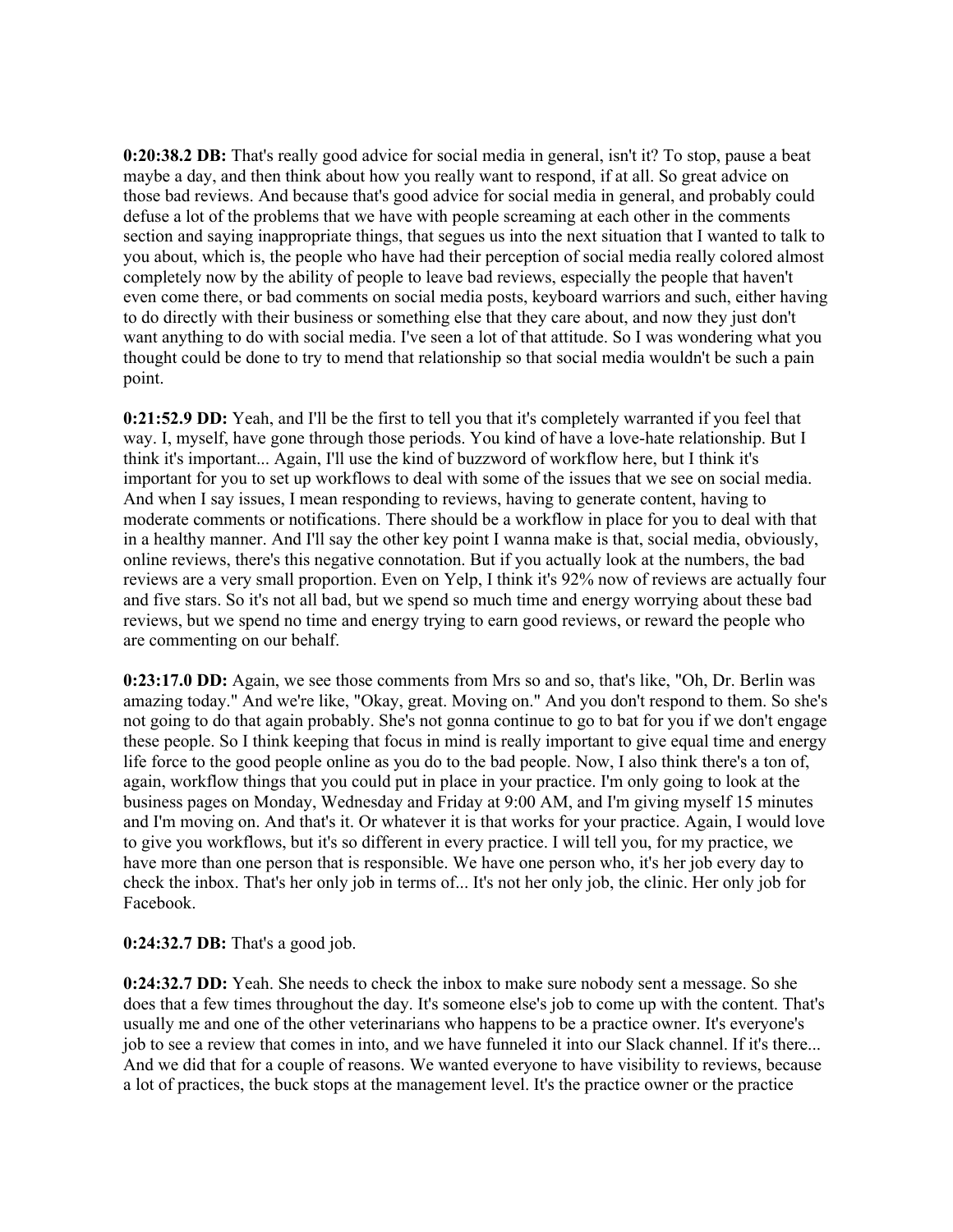manager that get the reviews and deal with them, which sucks. But whatever. It could, right? But they also don't do anything with the good reviews. So they're not sharing those with the whole team. So it's important that everyone has visibility, because we might... So and so might be able to say, "Oh well, they called in and I forgot to document this, so they're right, they did have this problem." Or "Oh CG did great today, and everybody needs to give her some support on that." So we need to balance the good and the bad.

**0:25:42.2 DD:** Now that works at this practice I am at now. That would have never worked at the practice I was at before. So that's why I say, "It's important to think about the workflow." But I think it's very important to, again, develop that workflow, share the burden whenever you can, and not do this all the time. Don't constantly look at your phone for the business stuff. Don't constantly agonize over it. You got a buck at that end of time, and that's all you can do.

**0:26:13.0 DB:** Again, advice I did not take myself, and I would like to say it's because I didn't know I shouldn't have been looking at the business pages all the time. But I did. I just couldn't help myself. So I really like a couple of things you said there. One of which was that someone who creates the content is not necessarily the one who's also responsible for responding to all the comments and responding to all the reviews, and making sure the messages are being checked. Because that is a huge job, it can actually be super consuming to do all of that stuff if you don't have a dedicated social media manager at your clinic, which most people are not going to have. But creating that content, I think that seems like a really great place to leverage some of your team. Because even if the practice owner and the manager hate social media, there's going to be someone on the team who loves social media, and is really passionate about putting stuff out that reflects what we do every day, and we just have to find that person. So I love that idea of sort of sharing that burden, and also tapping the people who really do want to do this, and not forcing the people who don't want to, to think of stuff to post on Facebook.

**0:27:29.0 DD:** 100%, there should never be a blanket, "Okay, the youngest veterinarian or the youngest technician should be in charge." I see that weekly. I'm like, "Okay, first question. Does that person who want to do it?" If the answer is no, then your presence is going to suck. It's not gonna be good. So any time we have a consulting clinic client, that's one of the first questions, "Who's doing it? Okay, great. Do they like it? And let me talk to them to find out." Because without that interest and that engagement, it's, number one, not as efficient, number two, not as authentic, and number three, not going to work well in the long run.

**0:28:13.3 DB:** Yeah, totally. This is a profession that's so full of stories and beautiful little moments all day. And finding somebody who can share those moments and those stories with the people who really do love you. There are so many clients that love us and want to see those stories, and finding somebody who can convey that to them and keep us in their mind just seems like a really valuable thing. So there's gotta be somebody. So it's worth asking. But there was something else you said that I really liked, which was, you said, "We don't pay enough attention to those clients that do really love us and leave those good reviews. But if we do pay attention to them and we reward them for doing those things, they'll keep going to bat for us online." Not online, but especially online. And man, is that important and powerful.

**0:29:04.1 DD:** Yeah. I think it's something that we overlook as a profession. And it's easy to do, and I do this full-time. I look at pages every day, and it's so easy. I'll admit, the first scan is, "Okay, any fires that have to be put out?" "No." "Okay, great." Then we move on to, "Let's make sure we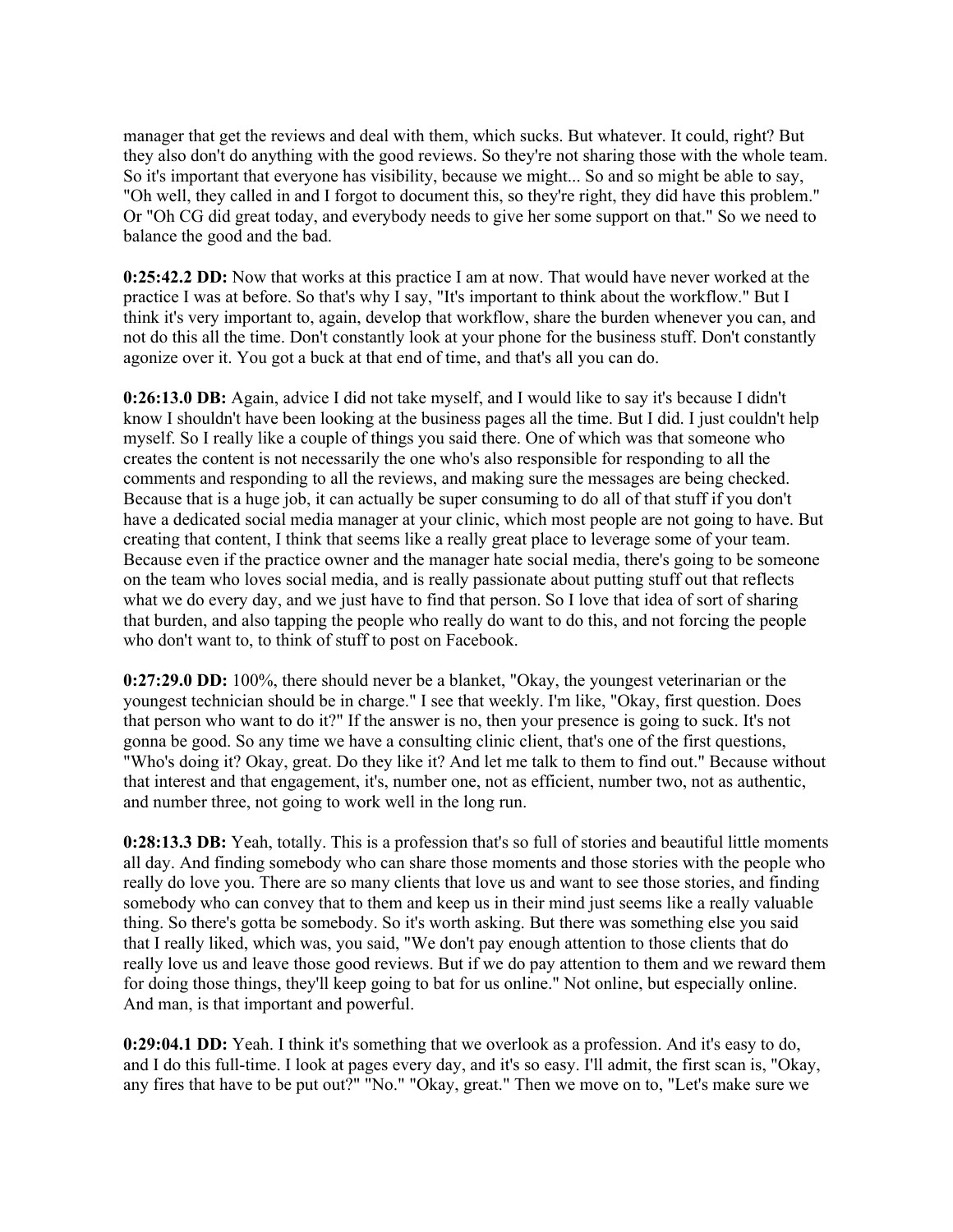thank Mrs so and so for her five star review." But I think that's important to do and to make a priority. It may not be your top priority, but it has to be a priority. Because otherwise, we're not encouraging further participation. We're not... We're basically rewarding the jerks and that's going to backfire. So there's some really cool tools. Even Facebook has put out now you can actually turn on your Top Fans badges. It's a separate site. And you can... You'll see who are the top people every month that consistently comment and share your content. Those people, you need to be like, "Thank you. Can I offer... " Just send them a note. It doesn't have to be anything big, but send them email and acknowledge them for continuing to do that. Same thing on the reviews. I could go on about that forever, so I'll stop. But I think it's important to do.

**0:30:23.0 DB:** That's fantastic. I love that idea of just sending them a note or a message, just being like, "Hey, we love what you're... Thank you for your support." And a thank you note definitely goes a long way. It's a lost art. Okay, so we've talked a lot about bad reviews. We talked about rewarding good ones, and trying to change that relationship with social media. So to wrap up, I'd like to ask you, what's one actionable step that a practice who's kind of stuck in the, "We don't know what to do with social media, I don't understand what TikTok is, I don't really wanna do this and I hate bad reviews," what's one step that those practices can take tomorrow to try to change that relationship and make social media a little bit more of a friend?

**0:31:06.4 DD:** Yeah, that's a great question. My one step would be to make a list of your top 25 clients. And you may start by pulling a report on your pins or whatever, but it's usually not... The top 25 clients are not often always correlated with the top 25 revenue. So you might be able to make it on your own, but if you have to pull the report as a starting spot, that's fine. But ask your team. Don't just one person do it. Ask, "Who are the 25 best clients that we have? The clients that come in, treat their animals really well, follow our recommendations, don't give us any trouble, are nice to the staff?" Who are those 25 people? Because those are the people you want more of. Right?

## **0:31:51.9 DB:** Yeah, for sure.

**0:31:53.0 DD:** And email them, and say, "Hey, I have two questions. Number one, do you follow us on social media or online review platforms?" And link them all up. Number two, "Which one is your favorite?" I'll add in a third question. "What kind of content would you like to see from us?" Because that's the content that you need to spend time on.

**0:32:12.7 DD:** And we found that sending that questionnaire... We send that survey actually a couple of times a year. But when we do that, number one, it gets them to... They're like, "Oh I had no idea you're on Instagram. I had no idea you're on Nextdoor. I should totally leave you a review." So it usually gives us a little bump in traffic and reviews, which is nice, from good people. Number two, those are the... If they're not on TikTok, I'm not gonna worry about spending my time on TikTok. I'm not saying that that's right for every practice. There are some practices that totally should be on TikTok. There are others that should ditch Facebook. There are others that have no business doing anything on Instagram. There's others that need all three. So again, it completely depends. But if your top clients aren't asking for content that you enjoy making and that resonates with them, you're wasting your time anyway. You're creating content and spending time and energy on platforms that they're not on. So I think it's important to find out where they're at, where they want to interact with you, and what they wanna see. And that is a three-question email that could go out tomorrow.